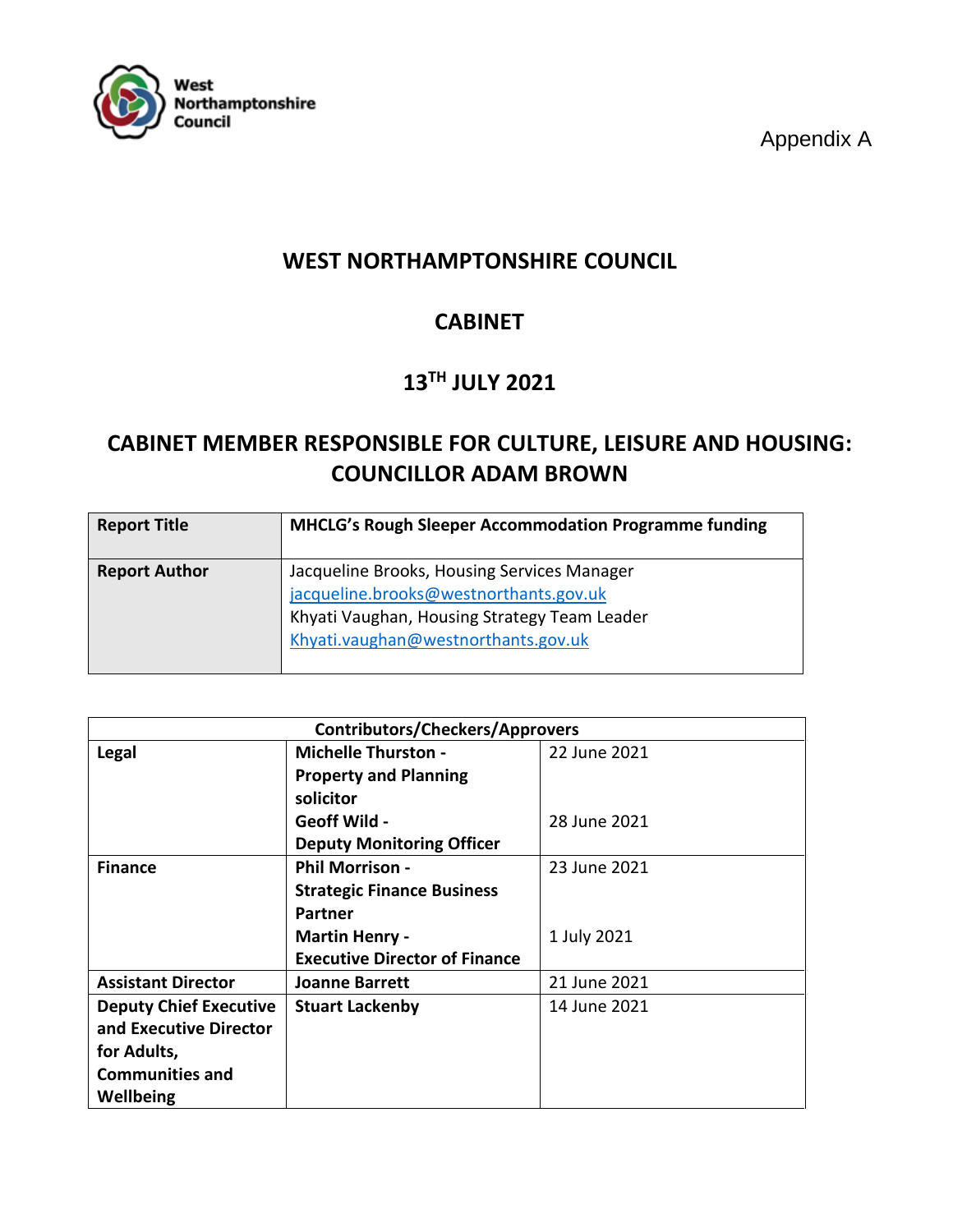### **List of Appendices**

Appendix A: Exempt financial modelling

### **1. Purpose of Report**

1.1. To agree recommendation to Council to approve an increase in the Housing Revenue Account (HRA) capital programme to acquire ten 1-bedroom properties for the Rough Sleeper Accommodation Programme, funded from Homes England grant and HRA borrowing.

#### **2. Executive Summary**

- 2.1 On 1 July 2021 (deadline for submission), an application for funding was submitted (subject to Cabinet approval) for the Government's Rough Sleeper Accommodation Programme (RSAP), which covers the West Northamptonshire Council area.
- 2.2 The aim of RSAP is to provide accommodation for rough sleepers, available as long-term assets, and accompanying support services to achieve a sustainable reduction in rough sleeping.
- 2.3 A combination of funding from both the HRA and Homes England is required to purchase ten 1 bedroom properties to help support rough sleepers.
- 2.4 The funding application also includes a proposal for revenue funding for a Tenancy Sustainment Officer (fixed term for 2.5 years) to work with rough sleepers identified as part of the programme to help them into more settled accommodation.

### **3. Recommendations**

- 3.1 That Cabinet recommend Council to approve:
	- the increase in HRA Capital programme of £1.32m to purchase and refurbish ten 1bedroom properties through the HRA, in order to accommodate and support people who have been sleeping rough or are threatened with sleeping rough, funded by MHCLG/Homes England RSAP grant and HRA borrowing.

### **4. Reason for Recommendations**

 To provide rough sleepers with sustainable housing solutions, to reduce rough sleeping and enable people who have slept rough to thrive.

### **5. Report Background**

5.1 The [Rough Sleeper Accommodation Programme](https://assets.publishing.service.gov.uk/government/uploads/system/uploads/attachment_data/file/994366/RSAP_2021-24_Prospectus.pdf) (RSAP) is part of a range of measures to meet the Government's commitment to ending rough sleeping, including the former Rough Sleeper Initiative and the Next Steps Accommodation Programme (NSAP) funding bids. The RSAP prospectus can be found here: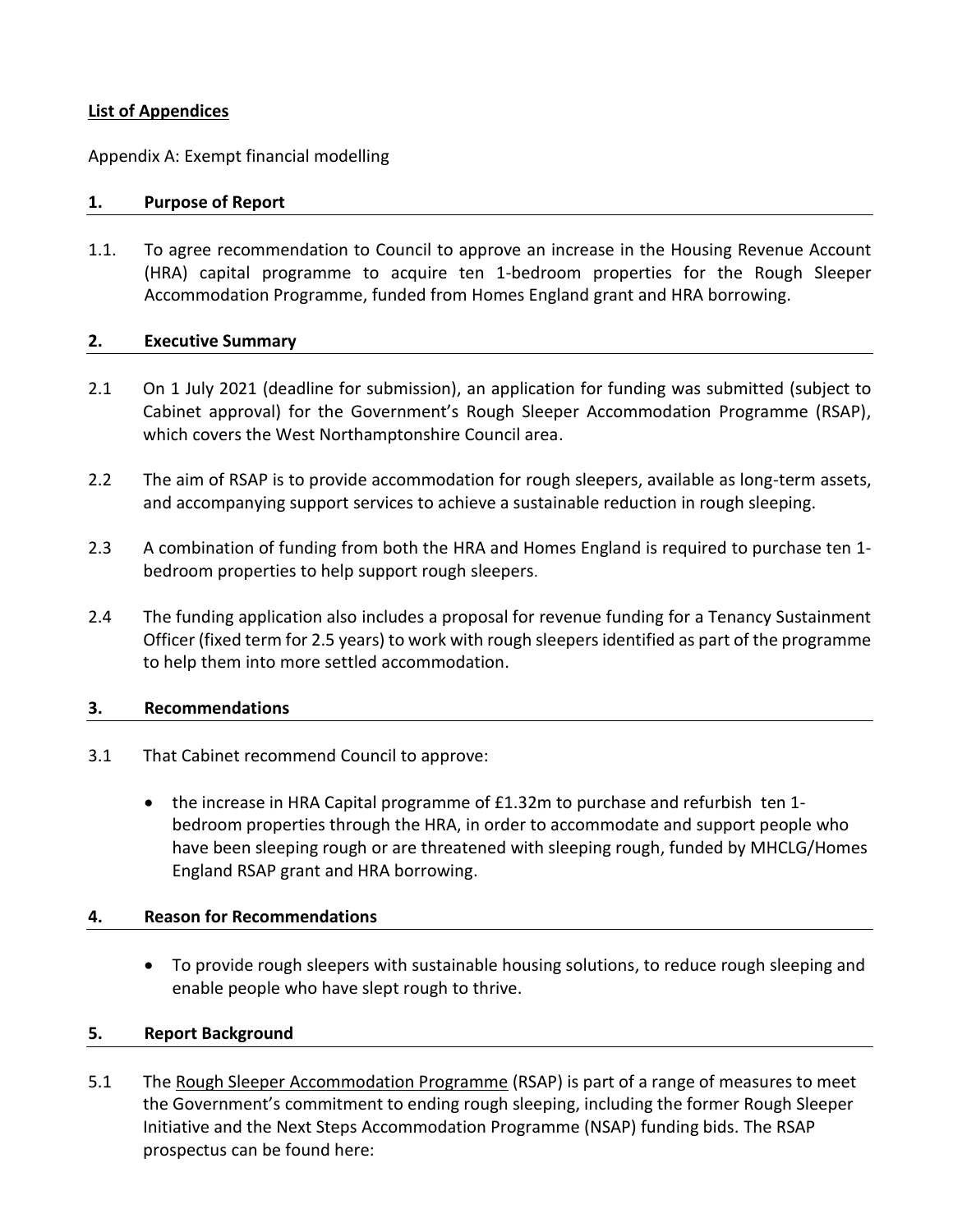[https://assets.publishing.service.gov.uk/government/uploads/system/uploads/attachment\\_dat](https://assets.publishing.service.gov.uk/government/uploads/system/uploads/attachment_data/file/994775/RSAP_2021-24_Prospectus.pdf) [a/file/994775/RSAP\\_2021-24\\_Prospectus.pdf](https://assets.publishing.service.gov.uk/government/uploads/system/uploads/attachment_data/file/994775/RSAP_2021-24_Prospectus.pdf)

- 5.1 The former Northampton Borough Council secured funding for the NSAP programme in August 2020. The bid included the purchase and refurbishment of fifteen 1-bedroom properties for rough sleepers, including those that needed to move out of emergency accommodation to prepare themselves for social or private tenancies.
- 5.2 Since the successful NSAP bid, fifteen 1-bedroom flats across Northampton have been acquired and refurbished. All fifteen properties have been offered to customers, with the last customers moving in at the end of June 2021. These homes are being managed by Northampton Partnership Homes (NPH) and the residents are being supported by a dedicated Tenancy Sustainment Officer.
- 5.3 The success of NSAP and a requirement for additional properties has prompted an application for further funding from the RSAP.
- 5.4 A bid was produced in collaboration between the council and MHCLG, Homes England and NPH, and submitted on 1 July (deadline for submission), subject to approval from Cabinet.
- 5.5 The bid proposes capital funding through Homes England grant funding and Council HRA borrowing to acquire and refurbish ten 1-bedroom properties. In addition, MHCLG revenue funding is also being requested to fund a full-time tenancy sustainment officer (fixed term for 2.5 years).
- 5.6 It is envisaged that the properties to be procured through the scheme will be a combination of ex-council homes (i.e. people wishing to sell their properties back to the Council via the Right of First Refusal), as well as exploring opportunities on the open market across the West Northants area. Properties will be close and easily accessible to the relevant support services. Regard will also be had to the ease of maintenance and management, to any social or community implications of the proposed uses, and to any strategic property issues in the area concerned.
- 5.7 As with the NSAP scheme, customers would be given a two year non-secure tenancy agreement, during which time they would be supported by a dedicated Tenancy Sustainment Officer and the relevant support services, in preparation for more settled accommodation, either in the social or private sector.

## **6. Issues and Choices**

6.1 Following an iterative process, including advice given by MHCLG and Homes England, it is believed that a realistic bid for grant has been submitted for their consideration. It is anticipated WNC will be notified by the 4<sup>th</sup> August 2021 whether the bid is successful.

## **7. Implications (including financial implications)**

7.1 **Resources and Financial**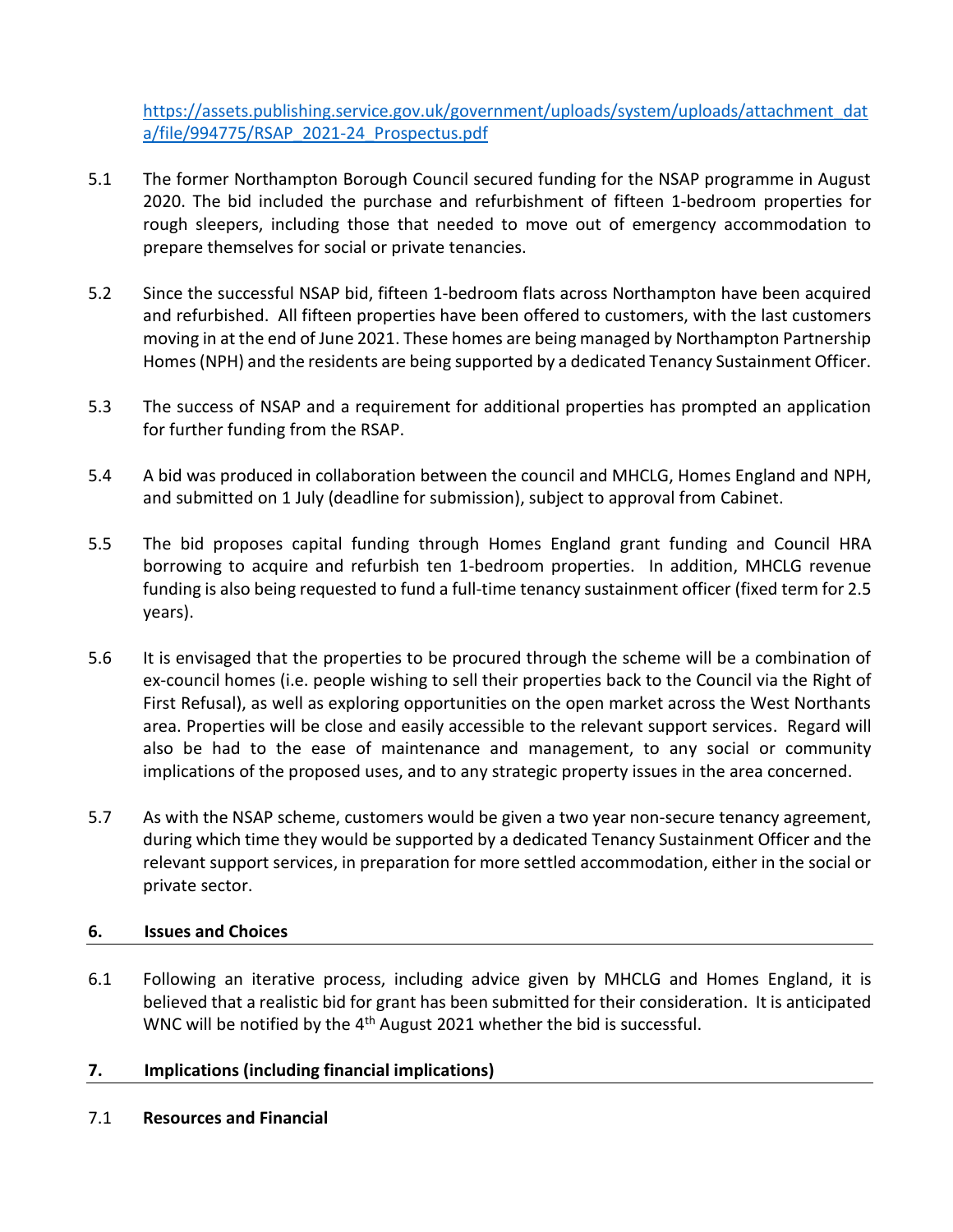- 7.2 A similar approach to financial modelling that was used for the successful NSAP initiative, has been applied to the RSAP scheme.
- 7.3 The main financial issue arising from this report is the affordability of the RSAP scheme on the HRA. It is important that all housing acquisitions are capable of funding themselves through the charging of appropriate rent in order to ensure that the HRA sustainability is maintained, both in terms of debt servicing and maintenance costs.
- 7.4 The business case assumes the Council will receive Homes England funding, without which the scheme would be unviable and unlikely to go ahead, therefore the scheme is dependent upon successful award of this funding. The result of the funding bid is due on the  $4<sup>th</sup>$  August 2021.
- 7.5 Assuming Homes England funding is secured, the scheme is viable and provides a positive financial impact to the HRA and General Fund. If HE grant is not secured the scheme will not proceed.
- 7.6 The total increase in budget to be approved is £1.32m to acquire ten 1 bed dwellings, funded by HE grant and borrowing. The scheme has been appraised over the thirty-year HRA business plan life and shows a positive contribution to the HRA. The cost of capital therefore is affordable at an increase of approximately £27k per annum. Full details of the financial considerations can be found in exempt **Appendix A**.

## 7.7 **Legal**

- 7.3.1 Whilst there are no immediate legal implications, it is noted at paragraph 5.6 above that part of the proposal includes MHCLG/Homes England grant funding.
- 7.3.1 If the Council's bid proposal is successful the Council will be required as part of the condition for grant funding to execute and abide by the conditions of a Grant Agreement which includes a provision of a Legal Opinion to which the Council will be subject. Advice relating to the same will be provided as and when required to support the proposal.

### 7.8 **Risk**

7.8.1 If the bid is unsuccessful, the programme will not progress, and this may have an impact on the number of rough sleepers. This risk has been mitigated by participating in a collaborative and iterative process with MHCLG and Homes England.

### 7.9 **Consultation**

7.9.1 There has been extensive consultation with MHCLG, Homes England and Northampton Partnership Homes.

### 7.10 **Consideration by Overview and Scrutiny**

7.10.1 The Overview and Scrutiny committee has not considered this report and its recommendation.